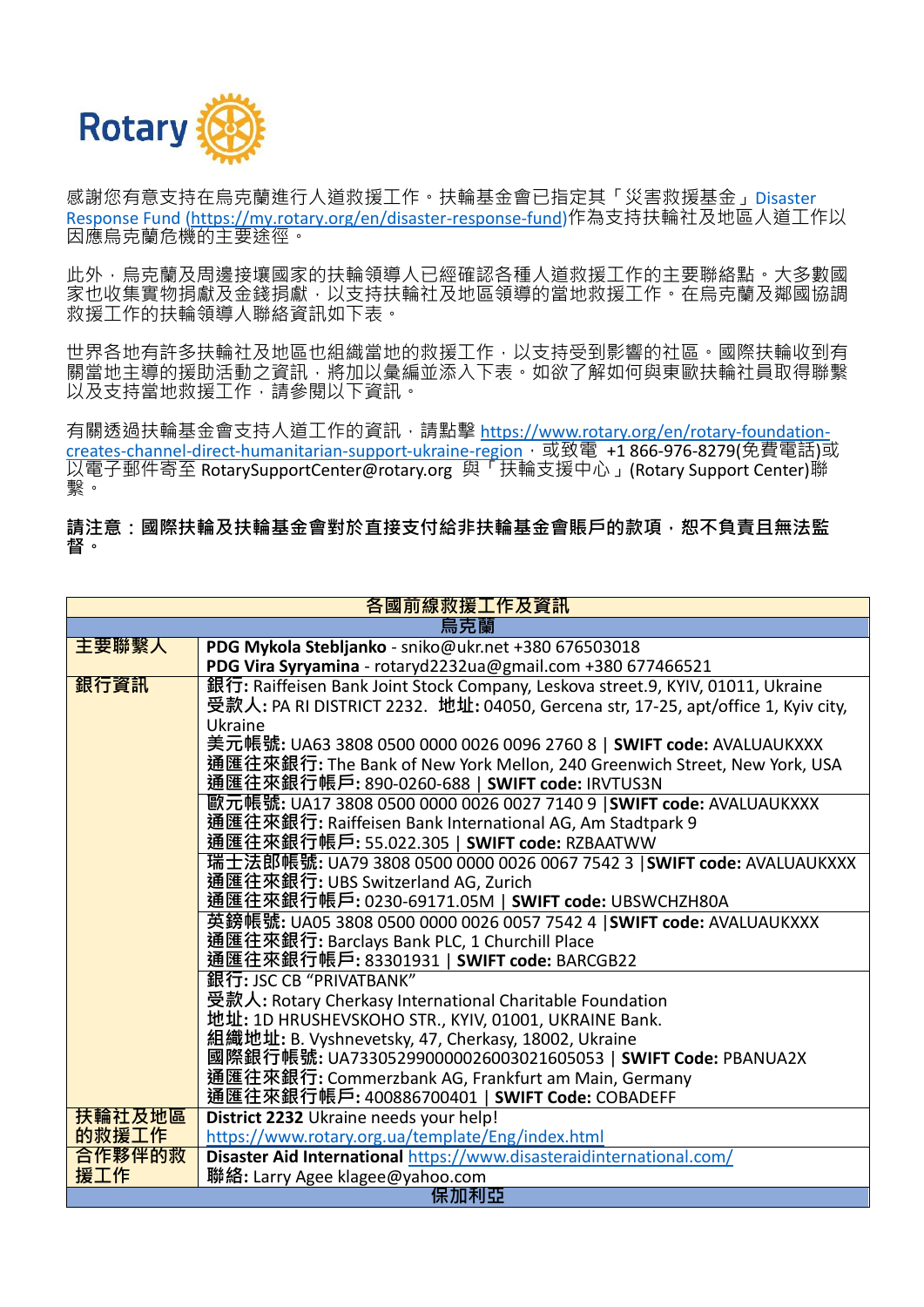| 主要聯繫人  | Nina Miteva - miteva.nina@yahoo.com +359 887293331 or +359 2806-5909                                                          |
|--------|-------------------------------------------------------------------------------------------------------------------------------|
| 住屋聯繫人  | Daniel Marinov - daniel.m.marinov@gmail.com, daniel@danielstandard.com, +359                                                  |
|        | 0896 888 198                                                                                                                  |
|        | 捷克共和國/斯洛伐克                                                                                                                    |
| 主要聯繫人  | Monika Kociova 電郵及電話 monika.kociova@gmail.com +421 904 120 998                                                                |
| 住屋聯繫人  | <b>Zina Skornova</b> 電郵及電話 zinus.skornova@gmail.com +421 948 265 088                                                          |
| 物資聯繫人  | <b>Committee for International Aid</b>                                                                                        |
|        | 聯絡電郵: Ua.aid.rotary2240@gmail.com                                                                                             |
| 銀行資訊   | 銀行: Tatra banka, a.s. Rotary klub Košice Classic (Slovakia) 備註: "Help for Ukraine"                                            |
|        | 國際銀行帳號: SK03 1100 0000 0029 4112 4258   <b>SWIFT</b> : TATRSKBX                                                               |
| 扶輪社及地區 | Rotary Club Prague International Help for Ukraine!                                                                            |
| 的救援工作  | https://www.darujme.cz/projekt/1205992?locale=en                                                                              |
| 人道中心   | Rotary District 2240 Humanitarian Hub Košice, Slovakia                                                                        |
|        | 聯絡人:                                                                                                                          |
|        | František Siska 電郵及電話 siska.fero@gmail.com 或                                                                                  |
|        | Monika Kočiová 電郵及電話 ua.aid.rotary2240@gmail.com +421 904 120 998                                                             |
| 主要聯繫人  | 匈牙利<br>DG László Frici Németh 電郵及電話 nlfrici@gmail.com +36 70 886 0012                                                         |
|        | 銀行: MKB Bank Zrt. 1056 Budapest Váci utca 38. Hungary                                                                         |
|        | 受款人:1911 sz. Magyar Rotary District Clubjainak Szövetsége.                                                                    |
|        | 地址: 2000. Szentendre, Sztaravodai út Pf 63, Hungary                                                                           |
| 銀行資訊   | 歐元帳號: HU46 1030 0002 1051 5316 4882 0026   Swift code: MKKBHUHB                                                               |
|        | 匈牙利福林帳號: HU42 1030 0002 1046 7714 4902 0027   RC Kisvárda                                                                     |
|        | 立陶宛                                                                                                                           |
| 主要聯繫人  | IPDG Viktorija Trimbel 臉書網頁 https://www.facebook.com/viktorija.trimbel/ 或                                                     |
|        | Linkedin 網頁 https://www.linkedin.com/in/viktorijatrimbel/                                                                     |
| 銀行資訊   | 銀行: AB Šiaulių bankas 地址: Tilzes g. 149, LT-76348 Siauliai, Lithuania                                                         |
|        | 受款人: Asociacija "Rotary International apygarda 1462"                                                                          |
|        | 帳號: LT737181800003700983   <b>SWIFT code:</b> CBSBLT26                                                                        |
|        | 銀行: AB Šiaulių bankas 地址; Tilzes g. 149, LT-76348 Siauliai, Lithuania                                                         |
|        | 帳號: LT677180500007700757   SWIFT code: CBSBLT26                                                                               |
| 合作夥伴的救 | <b>備註:</b> 正準備從此依帳戶辦理一項至少 300,000 全球獎助金 (GG) 計畫<br>International House Vilnius. https://www.linkedin.com/in/viktorijatrimbel/ |
| 援工作    | Lithuanian red cross https://www.redcross.lt/                                                                                 |
|        | Maisto Bankas Lithuania https://www.maistobankas.lt/kaip-paremti-gali-imones/                                                 |
|        | Blue-Yellow Lithuania https://www.blue-yellow.lt/                                                                             |
|        | 烏克蘭國民請利用# Strongtogether Info, 了解詳情                                                                                           |
| 人道中心   | 地點: Suceava, Romania                                                                                                          |
|        | 名稱: Romanian Government, DSU (http://www.dsu.mai.gov.ro/)                                                                     |
|        | 聯絡人: Dan Ioan Cusnir 電郵及電話 cusnir.dan@gmail.com +40 722373209,                                                                |
|        | Andrei Puiu 電郵及電話 andrei.expertoptic@gmail.com +40 740751751,                                                                 |
|        | Daniel Tanase 電郵及電話 daniel.tanase@assist.ro +40 726 544643                                                                    |
|        | 儲存點: Chisinau, Republic of Moldova                                                                                            |
|        | 地址: str. Pietrariilor 1/3, Viorica Ghelbet, +373 79395531                                                                     |
|        | 名稱: Rotary                                                                                                                    |
|        | 聯絡人: Viorica Ghelbet 電話+373 79395531, Luminita Suveica 電話 +373 69165069<br>波蘭                                                 |
| 主要聯繫人  | DGE Piotre Jankowski 電郵及電話 pedrojankowski@wp.pl +48 668 404 565                                                               |
| 住屋聯繫人  | <b>Ilona Nowacka</b> 電郵及電話 ilonanowacka126@gmail.com +48 600 983 488                                                          |
| 銀行資訊   | Santander Bank Polska. 地址 RC Zamość Ordynacki ul. Lubelska 36A, lok.10, 22-400                                                |
|        | Zamość.                                                                                                                       |
|        | 備註: "Help for Ukraine"                                                                                                        |
|        | 波蘭盧布帳號: PL78 1090 2590 0000 0001 3763 5773   <b>SWIFT/BIC:</b> WBKPPLPP                                                       |
|        | 美元帳號:PL 29 1090 2590 0000 0001 4983 9158   <b>SWIFT/BIC</b> : WBKPPLPP                                                        |
|        | 歐元帳號: PL 42 1090 2590 0000 0001 4983 9118   <b>SWIFT/BIC:</b> WBKPPLPP                                                        |
| 人道中心   | 地點: Zamosc, Poland                                                                                                            |
|        | 地址: Hurtownia FRUKTOS, ul. Przemysłowa 21, 22-400 Zamość 名稱: Rotary                                                           |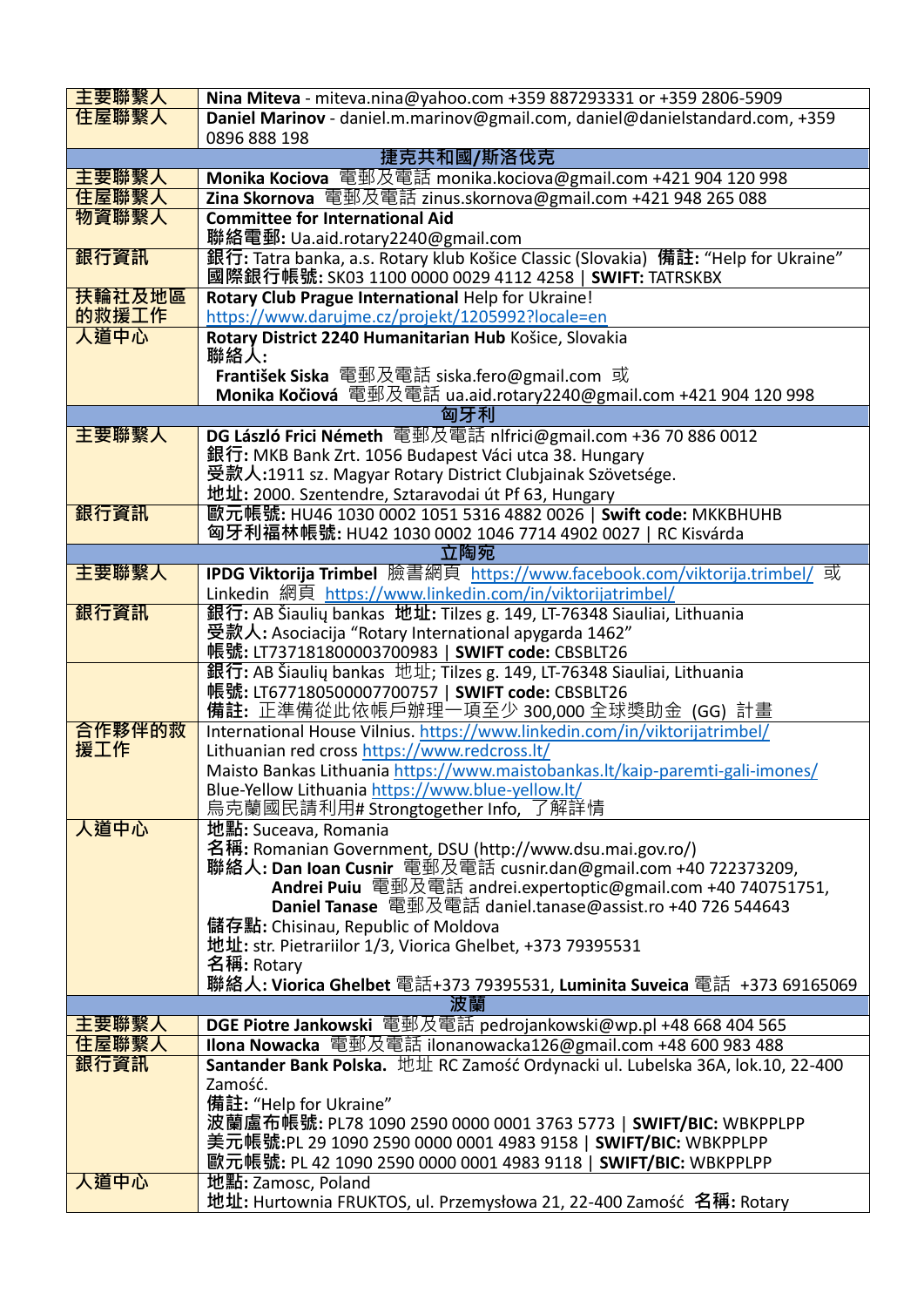|       | 聯絡人: Andrzej Górski 電郵及電話 a.gorski@rotary.org.pl +48 509633961                                                        |
|-------|-----------------------------------------------------------------------------------------------------------------------|
|       | 波蘭的 Zamosc、 Jarosław、 Przemyśl 中心                                                                                     |
|       | 主要波蘭聯絡人:                                                                                                              |
|       | - Kristina Yalanskaya, 電郵及電話+48880446040, +375291244355,                                                              |
|       | yalanskaya.kristina@gmail.com                                                                                         |
|       | - Ryszard Łuczyn, 電郵及電話+48785101102, r.luczyn@rotary.org.pl                                                           |
|       | 重要!請於運送前與我們聯繫,以確定中心的最新訊息.                                                                                             |
|       | 烏克蘭 Lviv 中心: Oleksiy Dehtyarenko, + 380673408272, alesio79@ukr.net                                                    |
|       | 羅馬尼亞及摩達瓦                                                                                                              |
| 主要聯繫人 | DG Adrian Luca 電郵及電話 lucaadrian61@yahoo.com +40 744610543                                                             |
| 住屋聯繫人 | Jeton Mehmeti 電郵及電話 jetonmehmeti@gmail.com +38345600584                                                               |
| 銀行資訊  | 羅馬尼亞幣帳號 -RO35 BTRL 0130 1205 M650 1810                                                                                |
|       | 美元帳號 - RO22 BTRL 0130 2205 M650 1800                                                                                  |
|       | 歐元帳號 - RO88 BTRL 0130 4205 M650 18XX                                                                                  |
| 人道中心  | 地點: Suceava, Romania                                                                                                  |
|       | 名稱: Romanian Government, DSU (http://www.dsu.mai.gov.ro/)                                                             |
|       | 聯絡人: Dan Ioan Cusnir 電郵及電話 cusnir.dan@gmail.com +40 722373209,                                                        |
|       | Andrei Puiu 電郵及電話 andrei.expertoptic@gmail.com +40 740751751,                                                         |
|       | Daniel Tanase 電郵及電話 daniel.tanase@assist.ro +40 726 544643                                                            |
|       | 儲存點: Chisinau, Republic of Moldova                                                                                    |
|       | 地址: str. Pietrariilor 1/3, Viorica Ghelbet, +373 79395531 名稱: Rotary                                                  |
|       | 聯絡人: Viorica Ghelbet +373                                 79395531, Luminita Suveica +373                    69165069 |
|       | 羅馬尼亞北方方向:                                                                                                             |
|       | 羅馬尼亞 Baia Mare 扶輪人道中心:                                                                                                |
|       | Odarca Bout, 電郵及電話+40 745 352 265, odarcabout@yahoo.com,                                                              |
|       | Calin Tataru, 電話+40 722 282 194                                                                                       |
|       | 烏克蘭 Rakhiv 方向人道中心:                                                                                                    |
|       | Yuriy Fedak, 電郵及電話+ 380672982609, fyuura01@gmail.com                                                                  |
|       | 羅馬尼亞及摩達瓦方向:                                                                                                           |
|       | 羅馬尼亞 Suceava 扶輪人道中心:                                                                                                  |
|       | <b>Dan Zaharia</b> , 電郵及電話+40 722 523 102, Extind@gmail.com,                                                          |
|       | Adrian Luca 電話+40 744 610 543                                                                                         |
|       | 烏克蘭 Chernivtsi 方向人道中心:                                                                                                |
|       | George Zvirid, 電郵及電話+380 50 512 8747, gzvirid@gmail.com,                                                              |
|       | Kostiantyn Mikichuk, 電郵及電話+380 66 666 93 19, kmikicuk@gmail.com<br>羅馬尼亞黑海方向                                           |
|       |                                                                                                                       |
|       | 羅馬尼亞 Tulcea 扶輪人道中心:                                                                                                   |
|       | Valentyn Stroia, 電郵及電話+ 380 674829055, <u>valystroia2003@yahoo.com</u><br>烏克蘭 Izmai 方向人道中心:                           |
|       |                                                                                                                       |
|       | Volodymyr Sara, 電郵及電話+ 380 675595590, goodwhitewizard@gmail.com                                                       |

| 跨國工作      |                                                                                                                    |
|-----------|--------------------------------------------------------------------------------------------------------------------|
| 跨國工作      | Europe Rotaract Ukraine support https://rotaracteurope.eu/2022/03/01/rotaract-                                     |
|           | europe-supporting-ukraine/ - European Rotaract Information Centre (ERIC) - (代表歐<br>洲扶青社的 116 個扶輪地區)                |
|           | 扶輪行動團體 Rotary Action Groups: 扶輪社員及其他人可在此處簽署由扶輪和平<br>行動團體(Rotary Action Group for Peace)創建的請願書: ROTARIANS SAY NO TO |
|           | WAR · Change.org. https://www.change.org/p/rotarians-say-no-to-war                                                 |
|           | 詳情請洽 Alison Sutherland, Director, Rotary Action Group for Peace, 電子郵件                                              |
|           | ypalison@yahoo.co.uk                                                                                               |
| 合作夥伴的救    | 避難箱 ShelterBox: 扶輪社救災夥伴,正在與波蘭的扶輪社合作評估需求並提供                                                                         |
| 援工作       | 緊急援助。聯絡: rotaryrequest@shelterbox.org                                                                              |
| 各國救援工作及資訊 |                                                                                                                    |
| 奧地利       | 主要聯絡人: PDG Paul Jankowitsch pauljankowitsch@hotmail.com +43 676 5228990                                            |
|           | Housing D1910: PDG Melitta Becker-Unger                                                                            |